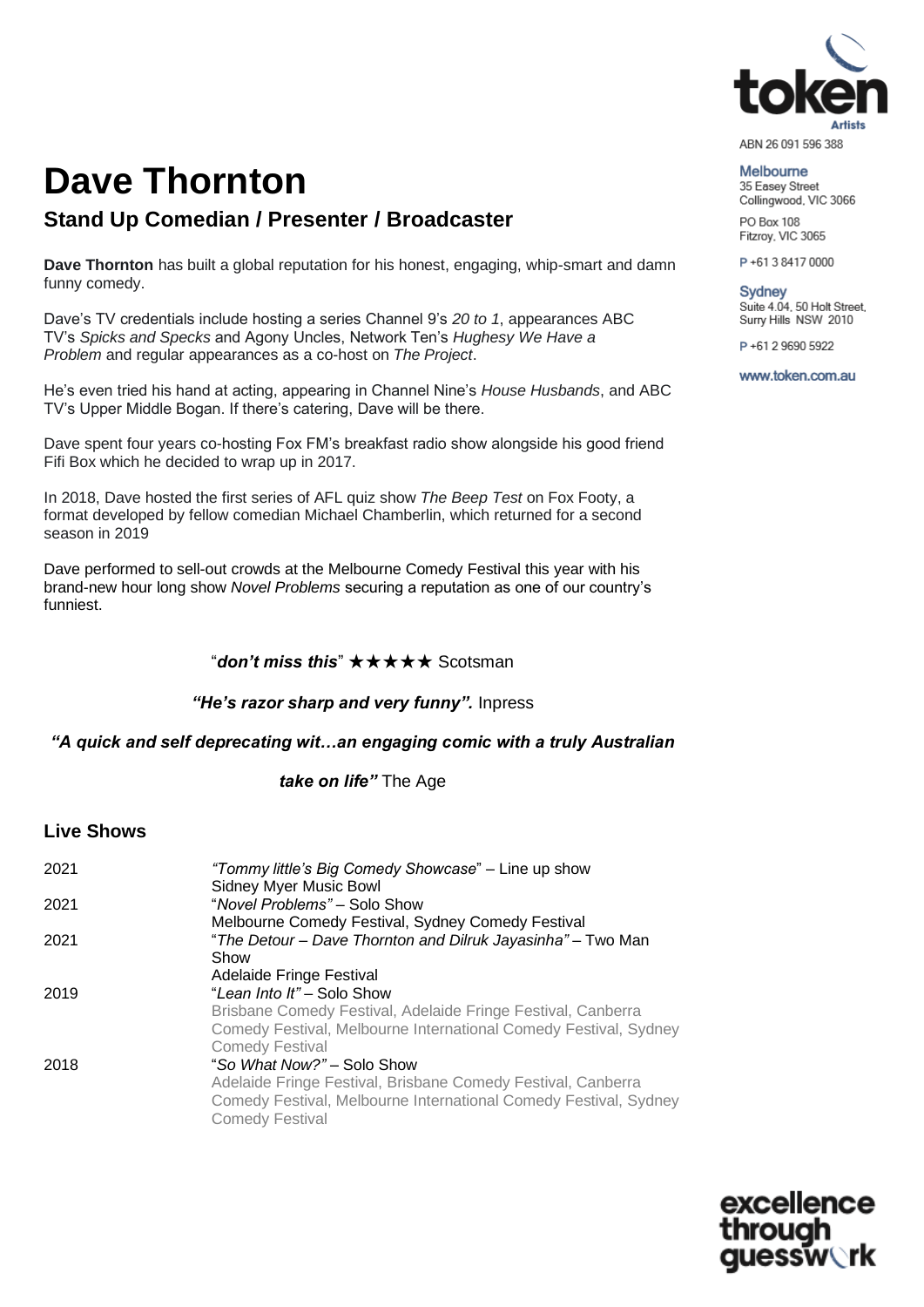

| ABN 26 091 596 388 |  |  |  |
|--------------------|--|--|--|
|                    |  |  |  |

# Melbourne<br>35 Easey Street<br>Collingwood, VIC 3066

PO Box 108 Fitzroy, VIC 3065

P+61384170000

Sydney

Suite 4.04, 50 Holt Street,<br>Surry Hills NSW 2010

P+61 2 9690 5922

www.token.com.au

| 2017 | "Onwards and Upwards" - Solo Show<br>Brisbane Comedy Festival, Canberra Comedy Festival,<br>Melbourne International Comedy Festival, Sydney Comedy Festival                               |
|------|-------------------------------------------------------------------------------------------------------------------------------------------------------------------------------------------|
| 2016 | "So On And So Forth" - Solo Show<br>Melbourne International Comedy Festival, Adelaide Fringe<br>Festival, Brisbane Comedy Festival, Sydney Comedy Festival,<br>Canberra Comedy Festival   |
| 2015 | "Spit and Polish" - Solo Show<br>Melbourne International Comedy Festival, Adelaide Fringe<br>Festival, Brisbane Comedy Festival, Sydney Comedy Store                                      |
| 2014 | "Tall and Pointy" - Solo Show<br>Melbourne International Comedy Festival - return<br>season                                                                                               |
| 2013 | "Tall and Pointy" - Solo Show<br>Adelaide Fringe Festival, Melbourne International<br>Comedy Festival, Brisbane Comedy Festival, Sydney<br>Comedy Festival, Sydney Comedy Store           |
| 2012 | "The Some Of All The Parts" - Solo Show<br>Adelaide Fringe Festival, Melbourne International<br>Comedy Festival, Brisbane Comedy Festival, Sydney<br>Comedy Festival, Sydney Comedy Store |
| 2011 | "I Wanna be Bruce Lee" - Solo Show<br>Adelaide Fringe Festival, Brisbane Comedy Festival,<br>Melbourne International Comedy Festival                                                      |
| 2010 | "A Different Type Of Normal" - Solo Show<br>Melbourne International Comedy Festival, Adelaide Fringe Festival,<br>Sydney Comedy Festival Edinburgh Fringe Festival                        |
| 2009 | "Allow Me To Introduce Myself" - Solo Show<br><b>Edinburgh Fringe Festival</b>                                                                                                            |
| 2009 | "Never Sweat" - Solo Show<br>Melbourne International Comedy Festival                                                                                                                      |
| 2008 | "Info" - Solo Show<br>Melbourne International Comedy Festival                                                                                                                             |
| 2007 | "Euromission" - Solo Show<br>Melbourne International Comedy Festival                                                                                                                      |
| 2006 | "What Me Worry?" - Solo Show<br>Melbourne Fringe Festival                                                                                                                                 |
| 2006 | "Eyecandy" - Four-man show<br>Melbourne International Comedy Festival                                                                                                                     |
| 2005 | "The No Underpants Show" - Two-Man Show                                                                                                                                                   |

Melbourne International Comedy Festival

excellence<br>through<br>guessw**ork**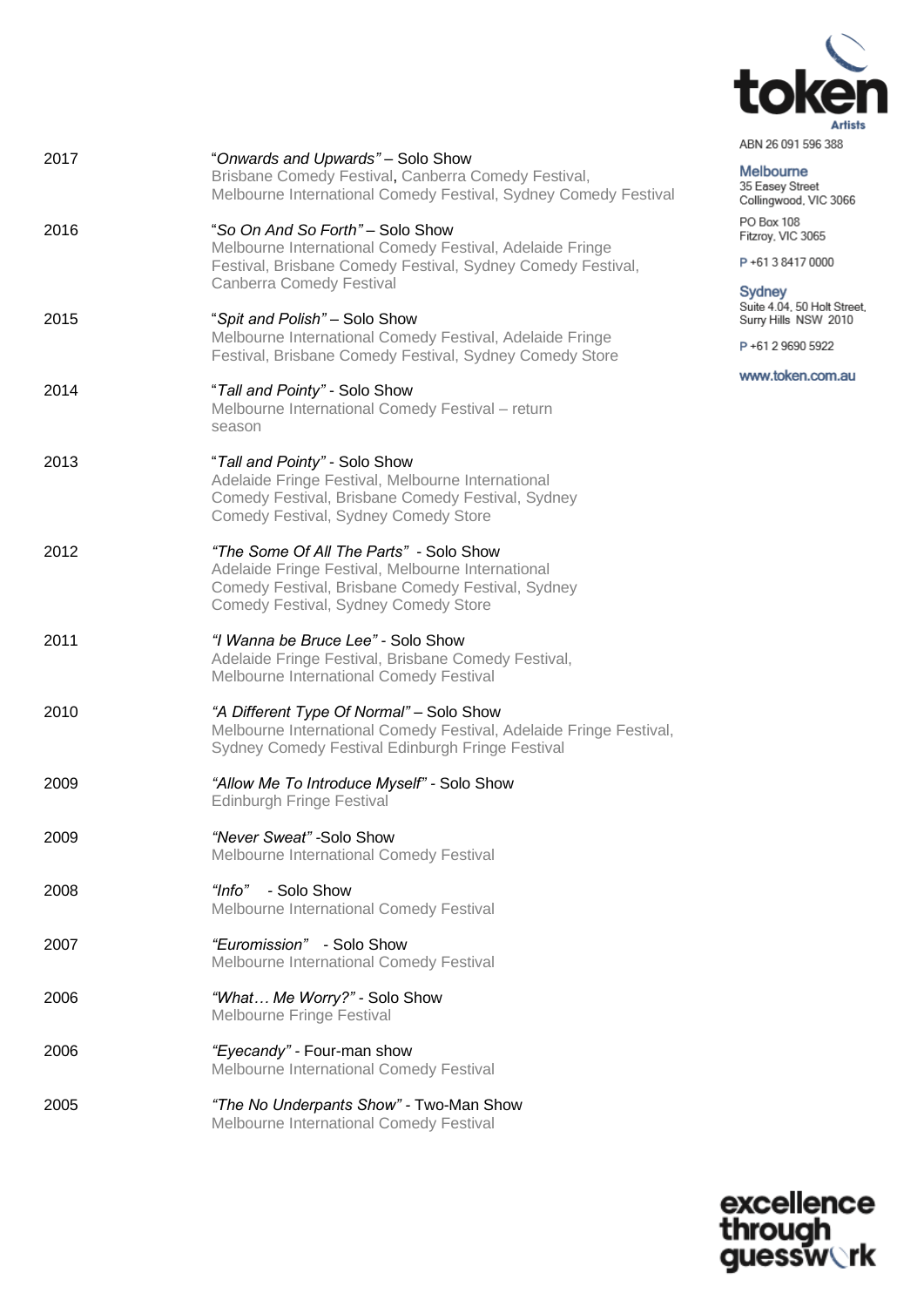

ABN 26 091 596 388

### Melbourne

35 Easey Street<br>Collingwood, VIC 3066 PO Box 108

Fitzroy, VIC 3065

P+61384170000

### Sydney

Suite 4.04, 50 Holt Street,<br>Surry Hills NSW 2010

P+61 2 9690 5922

www.token.com.au

### **Television**

| 2021        | ABC TV                               | Melbourne Comedy Festival Oxfam Gala<br>(Spot)   |  |
|-------------|--------------------------------------|--------------------------------------------------|--|
| 2021        | <b>ABC TV</b>                        | The Weekly S7 (JFK)2020                          |  |
| Network Ten |                                      | Kinne Tonight (Various Characters)               |  |
|             |                                      | Season 1 & 2                                     |  |
| 2020        |                                      | Just For Laughs Sydney (Spot)                    |  |
| 2019        | <b>Comedy Channel</b><br>Network Ten |                                                  |  |
|             |                                      | <b>Celebrity Name Game (Guest)</b>               |  |
| 2019        | Network Ten                          | Spring Racing Carnival coverage                  |  |
| 2018-19     | Fox Footy                            | The Beep Test (Host)                             |  |
| 2011-19     | Network Ten                          | The Project (Regular Guest and<br>Guest Co-Host) |  |
| 2019        | ABC TV                               | Melbourne International Comedy                   |  |
|             |                                      | Festival Oxfam Gala (Stand Up)                   |  |
| 2019        | Network Ten                          | Show Me The Movie! (Guest)                       |  |
| 2018        | ABC TV                               | Melbourne International Comedy                   |  |
|             |                                      | Festival Oxfam Gala (Stand up)                   |  |
| 2018        | Network Ten                          | Hughesy We Have A Problem (Guest)                |  |
| 2017        | <b>Channel Nine</b>                  | 20 to 1 (Co-Host)                                |  |
| 2017        | ABC TV                               | Melbourne International Comedy                   |  |
|             |                                      | Festival Opening Night Gala (Stand               |  |
|             |                                      | up)                                              |  |
| 2017        | ABC TV                               | Sideliners (Regular Panellist)                   |  |
| 2017        | <b>Network TEN</b>                   | All Star Family Feud - Comedians                 |  |
|             |                                      | vs Comedians (Contestant)                        |  |
| 2016        | <b>Comedy Channel</b>                | Just For Laughs Stand Up Series                  |  |
|             |                                      | (Stand Up)                                       |  |
| 2016        | Network Ten                          | Melbourne International Comedy                   |  |
|             |                                      | Festival Oxfam Gala (Stand Up)                   |  |
| 2016        | <b>Channel Nine</b>                  | 20 to 1 (Interview Guest)                        |  |
| 2015        | <b>Comedy Channel</b>                | Just For Laughs at the                           |  |
|             |                                      | Sydney Opera House, 10 part series (Host)        |  |
| 2015        | <b>Network TEN</b>                   | Melbourne International                          |  |
|             |                                      | Comedy Festival Gala (Stand Up)                  |  |
| 2014        | <b>Comedy Channel</b>                | Just For Laughs at the                           |  |
|             |                                      | Sydney Opera House, 10 part series               |  |
|             |                                      | (Host)                                           |  |
| 2014        | ABC TV                               | Double Dribble (Host)                            |  |
| 2013        | <b>Comedy Channel</b>                | Just For Laughs at the                           |  |
|             |                                      | Sydney Opera House                               |  |
|             |                                      | 6 part series (Host)                             |  |
| 2013        | <b>Network TEN</b>                   | This Week Live (Co-Host)                         |  |
| 2013        | <b>Network TEN</b>                   | Melbourne International                          |  |
|             |                                      | <b>Comedy Festival Gala</b>                      |  |
|             |                                      | (Stand up spot)                                  |  |
| 2013        | ABC TV                               | Tractor Monkeys (Panel guest)                    |  |
| 2013        | ABC TV                               | The Agony of Life (Interview guest)              |  |
| 2012-13     | <b>Network TEN</b>                   | The Project (Metro Whip)                         |  |
|             |                                      |                                                  |  |
| 2012        | <b>Network TEN</b>                   | Melbourne Internatinoal                          |  |
|             |                                      | <b>Comedy Festival Gala</b>                      |  |
|             |                                      | (Stand up spot)                                  |  |
|             |                                      |                                                  |  |

excellence<br>through<br>guessw**ork**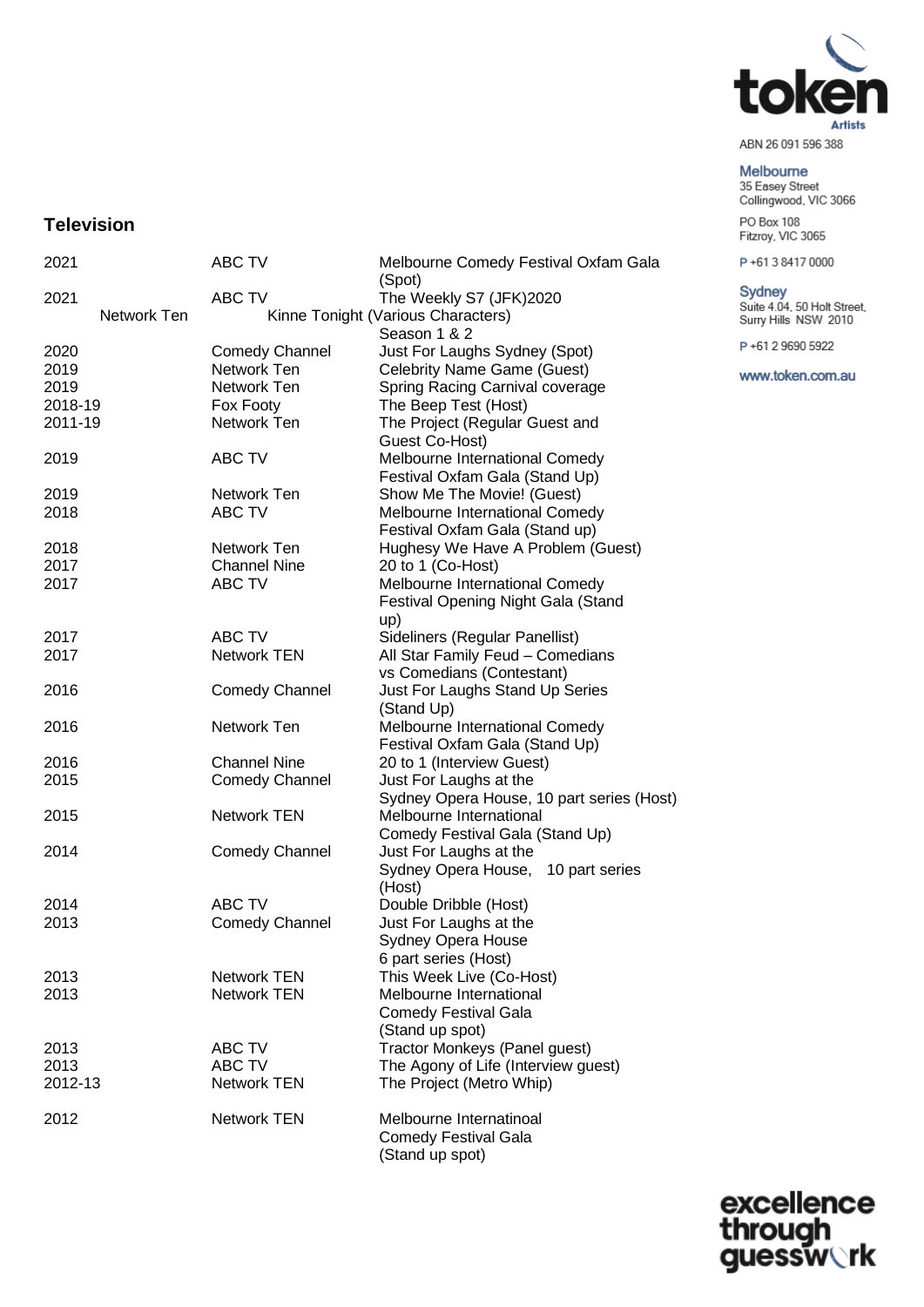

| ABN 26 091 596 388 |  |  |
|--------------------|--|--|
|                    |  |  |

Melbourne<br>35 Easey Street<br>Collingwood, VIC 3066 PO Box 108

Fitzroy, VIC 3065

P+61384170000

Sydney<br>Suite 4.04, 50 Holt Street,<br>Surry Hills NSW 2010

P+61 2 9690 5922

www.token.com.au

| 2012<br>Network TEN<br>The Circle (Fortnightly guest)<br>Agony Uncles (Guest)<br>ABC TV<br>2012<br>The 7PM Project<br>2010-11<br>Network TEN<br>(Regular Guest and Guest Co- |  |
|------------------------------------------------------------------------------------------------------------------------------------------------------------------------------|--|
| Host)                                                                                                                                                                        |  |
| 2010-11<br>Network TEN<br>Good News Week (Guest)                                                                                                                             |  |
| The Circle (Guest Co-Host)<br>Network TEN<br>2011                                                                                                                            |  |
| ABC TV<br>Spicks and Specks (Guest)<br>2011                                                                                                                                  |  |
| You Have Been Watching (Guest)<br>The Comedy Channel<br>2011                                                                                                                 |  |
| ABC TV<br>2011<br>Agony Uncles (Guest)                                                                                                                                       |  |
| ABC TV<br>The Trophy Room (Guest)<br>2011                                                                                                                                    |  |
| 2010<br><b>Channel Seven</b><br>The White Room (Regular Panelist)                                                                                                            |  |
| The Circle (Guest)<br>Network TEN<br>2010                                                                                                                                    |  |
| Talkin' 'bout Your Generation<br>Network TEN<br>2009                                                                                                                         |  |
| (Guest)                                                                                                                                                                      |  |
| $2008 - 09$<br>Channel 31<br>Studio A (Host)                                                                                                                                 |  |
| Abc (Guest)<br>2009<br><b>SBS</b>                                                                                                                                            |  |
| Rove (Stand Up Spot)<br>2008<br>Network TEN                                                                                                                                  |  |
| Good News Week (Guest)<br>2008<br><b>Network TEN</b>                                                                                                                         |  |
| <b>Comedy Channel</b><br>Stand Up Australia (Stand Up Spot)<br>2007                                                                                                          |  |
| <b>Network TEN</b><br>Good Morning Australia<br>2006                                                                                                                         |  |

### **Radio & Podcasts**

| 2020               | Podcast                  | There Will Be A Test (Host)                                                  |
|--------------------|--------------------------|------------------------------------------------------------------------------|
| 2014-17<br>Fev and | Fox FM                   | Breakfast with Fifi, Dave,<br>Byron (Co-Host)                                |
| 2013               | 2DayFM                   | Weekend Breakfast<br>With Sophie and Dave<br>(Co-Host)                       |
| 2012-13            | Today Network (National) | Mamma Mia Today -<br>Daily show (co-host)                                    |
| 2011-13            | Fox FM Melbourne         | <b>Breakfast Show</b><br>(Regular fill in co-host)                           |
| $2009 - 10$        | NOVA 96.9 Brisbane       | <b>Breakfast Show (Fill in</b><br>co-host)                                   |
| 2010               | NOVA - National          | Saturday Morning<br>Show (Solo Host)                                         |
| 2009               | NOVA - National          | <b>Summer Breakfast</b><br>Show (Co-Host with<br>Dylan Lewis and Sophie Mok) |
| 2009               | NOVA 100 Melbourne       | <b>Sunday Night Show</b><br>(Host)                                           |
| 2008               | NOVA 100 Melbourne       | <b>Breakfast Show</b><br>(Guest)                                             |
| 2007-08            | <b>RRR</b>               | The Pinch (Declan Fay<br>& Chris Kennett)                                    |

### **Recordings**

| 2011 | Madman Entertainment A Different Type of |  |
|------|------------------------------------------|--|
|      | Normal (stand-up DVD)                    |  |

### **Television (Acting)**

excellence<br>through<br>guessw**ork**